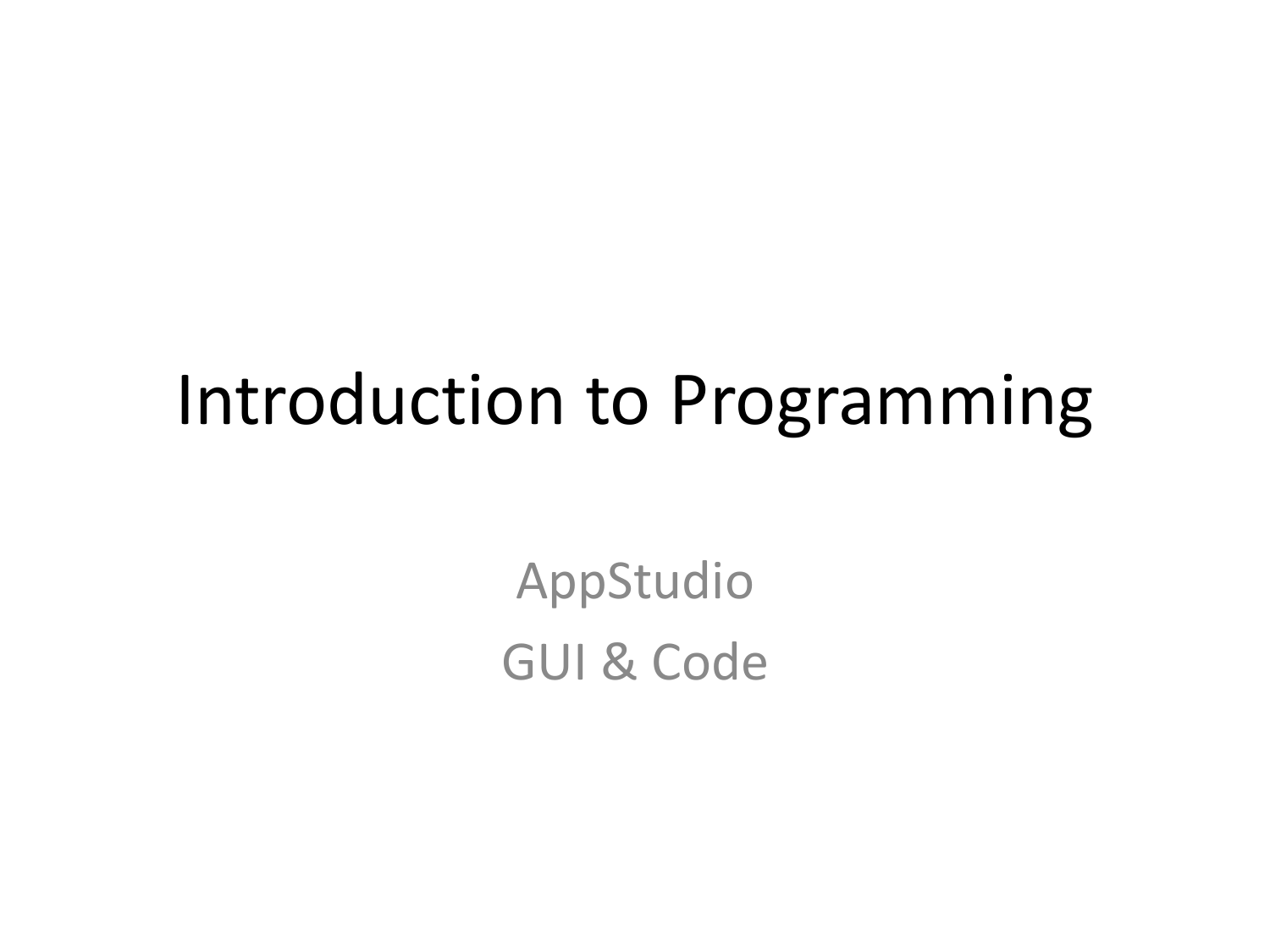# Program Planning

- •Terms & Vocabulary
- •Tools & Platform(s)
- •Language Selection
- •User Requirements
- •Screen Design (GUI)
- •Code: HTML, CSS, JavaScript, DB
- •Schedule & Resources \$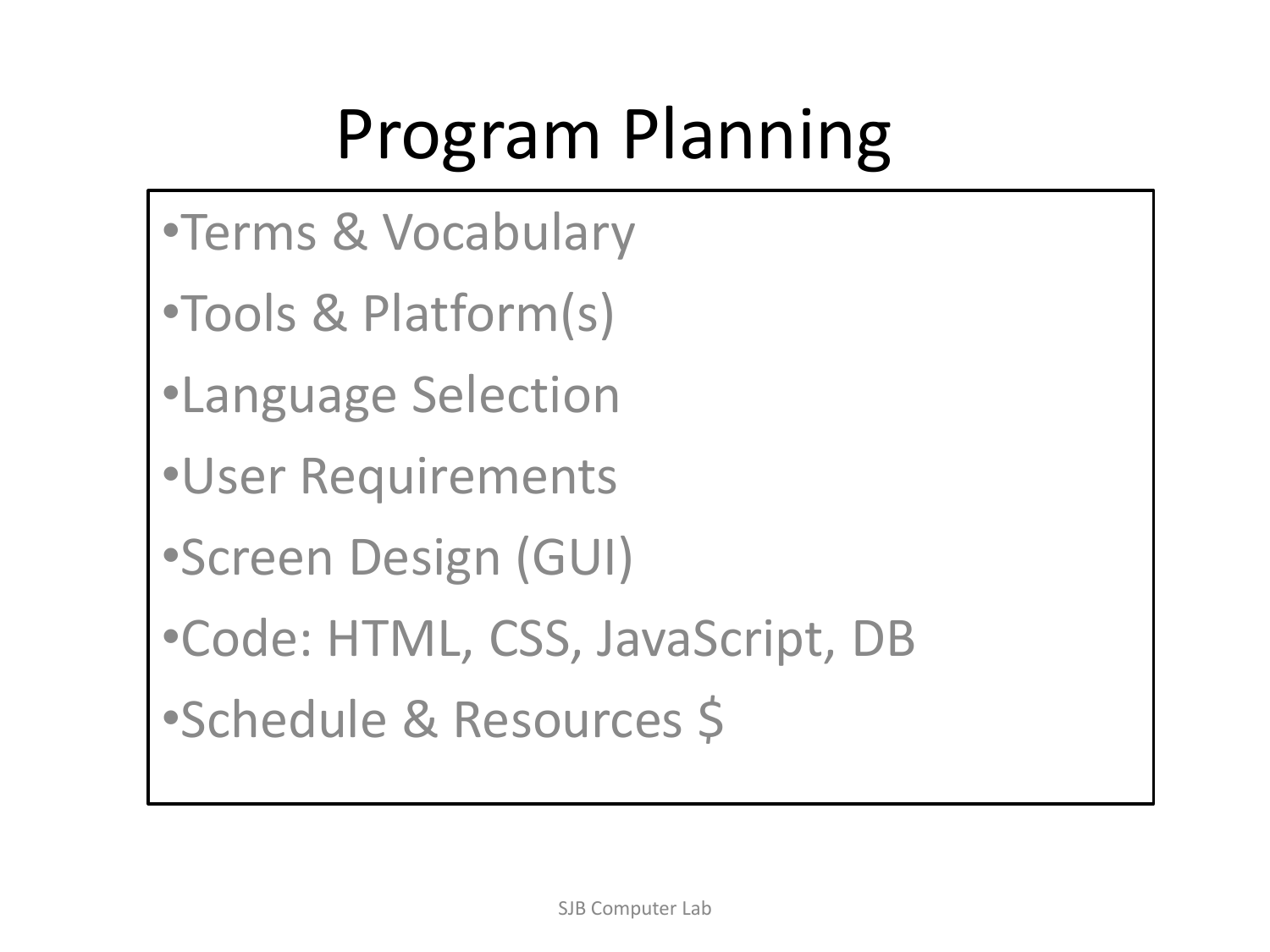### Program Terms & Vocabulary

- App: Location &Name
- Files/Directories/Names
- Forms (Screens)
- **Objects**
- Properties
- **Events**
- Methods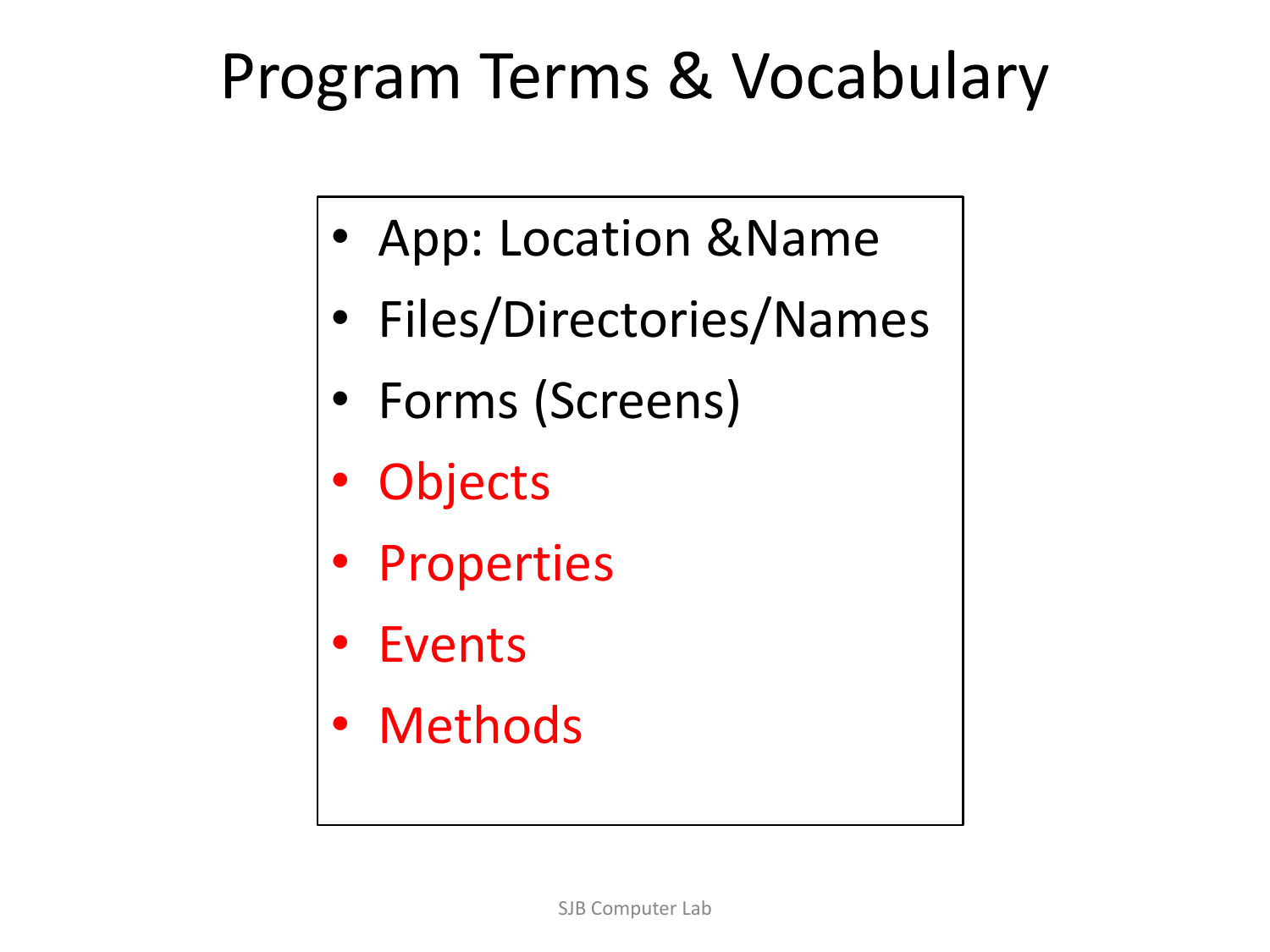# Good Practices

- Start with last known 'good' version
- DO NOT SAVE until app runs w/o errors
- SAVE when app works as planned
- If your app stops working...EXIT w/o saving
- Restart app with last known 'good' version
- Always know where to find the app file!!!
- Use Language Index!!!!!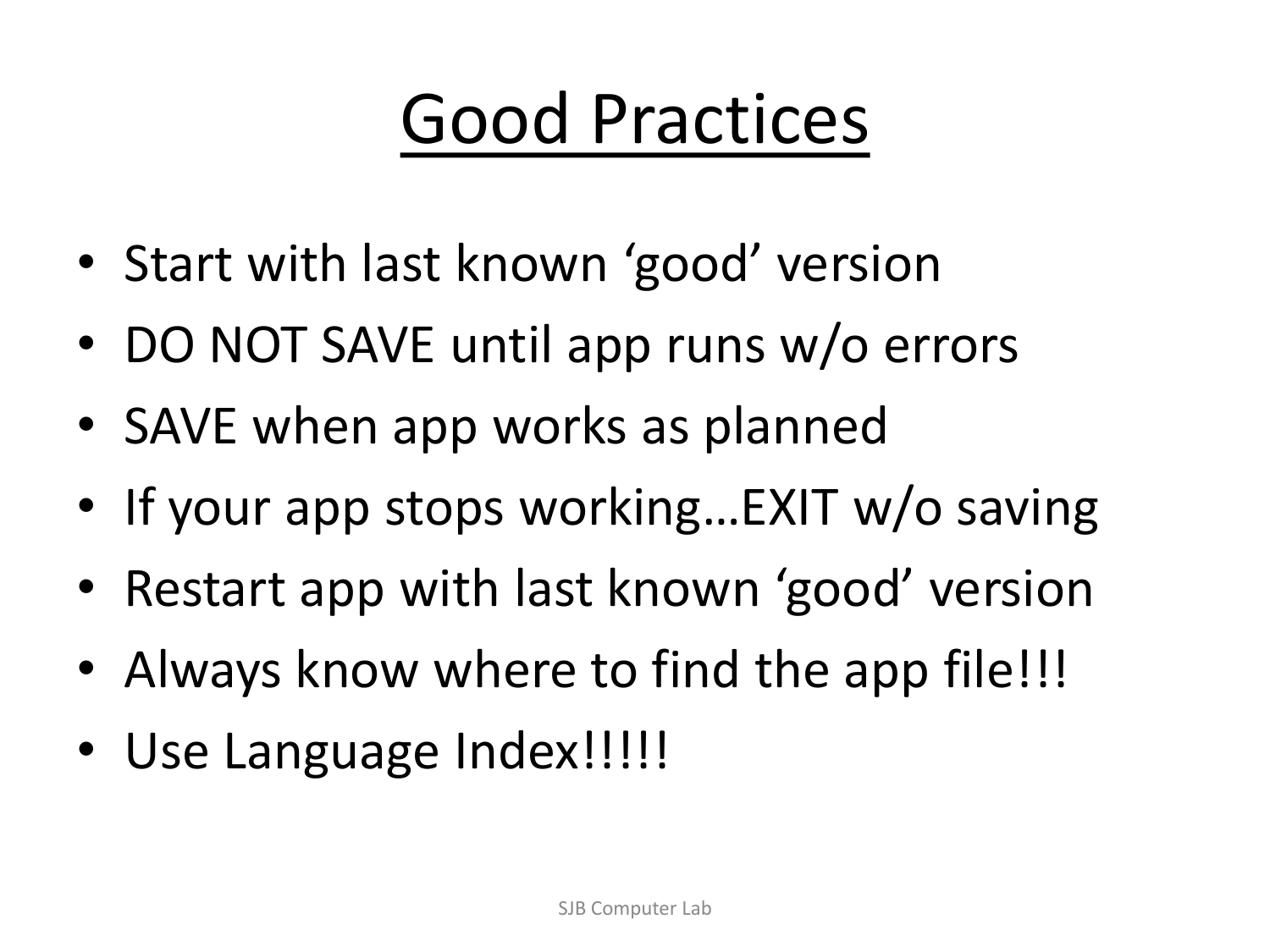## Create & name directory

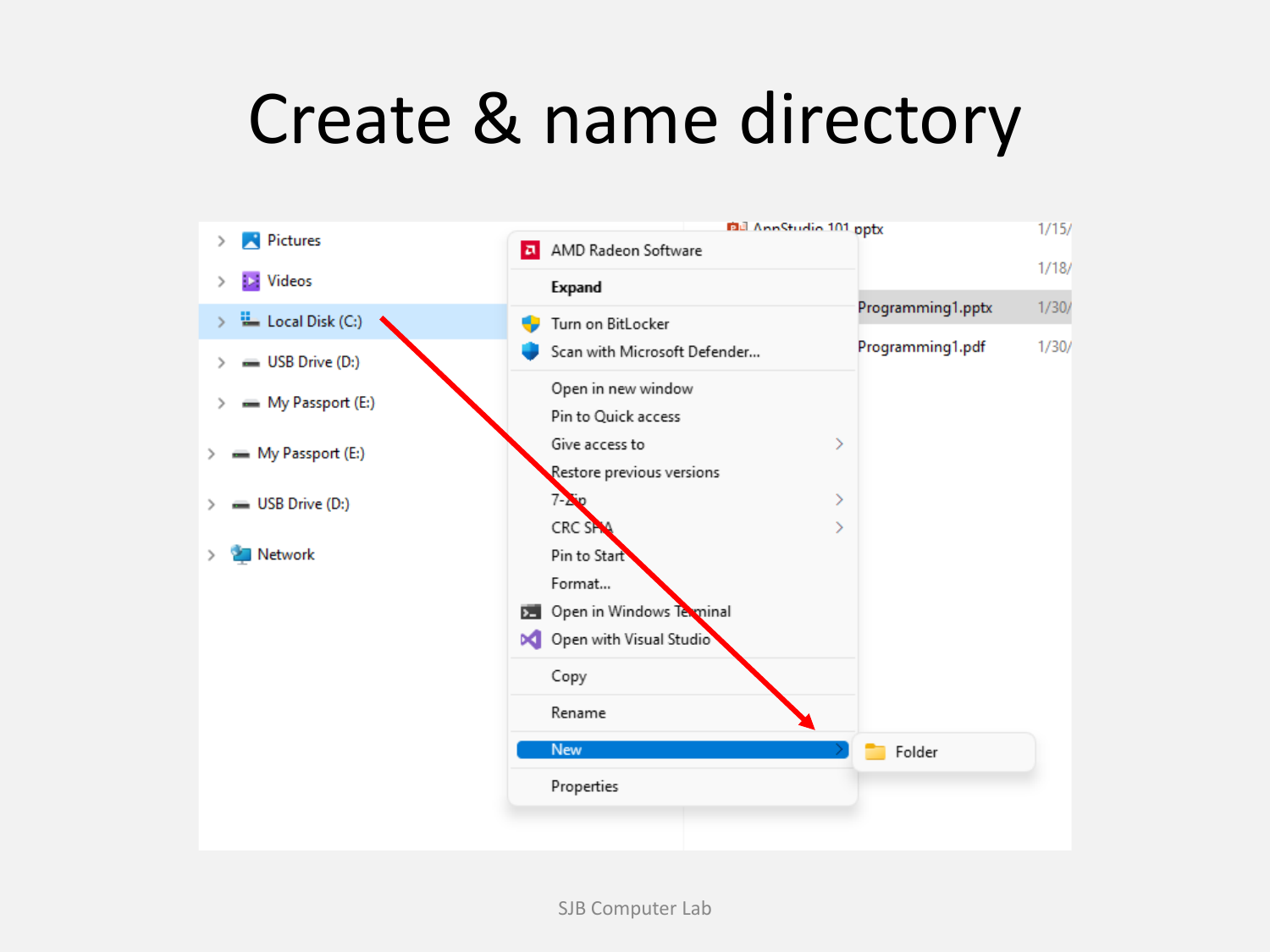# AppStudio New Project

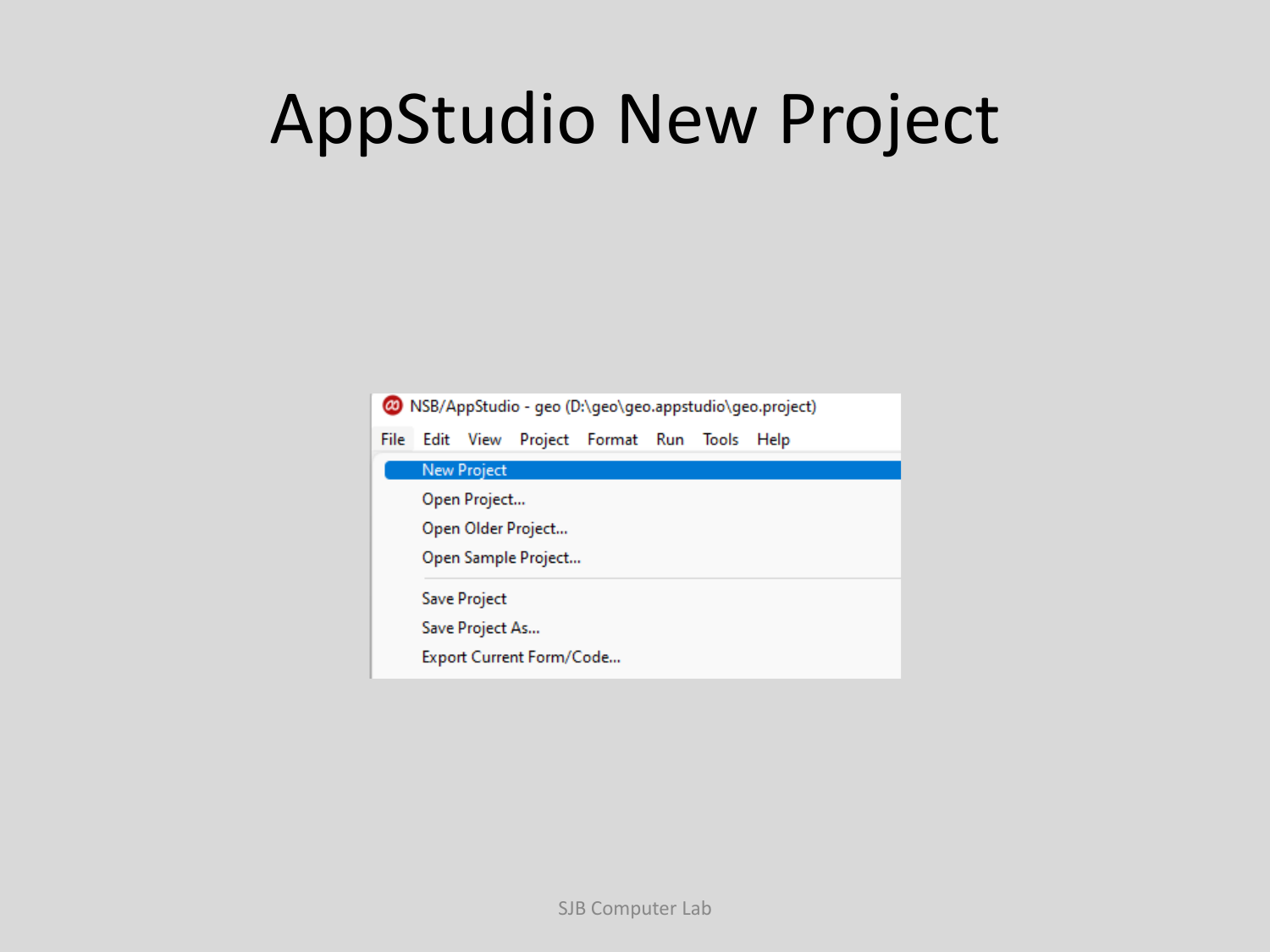## New Project Process

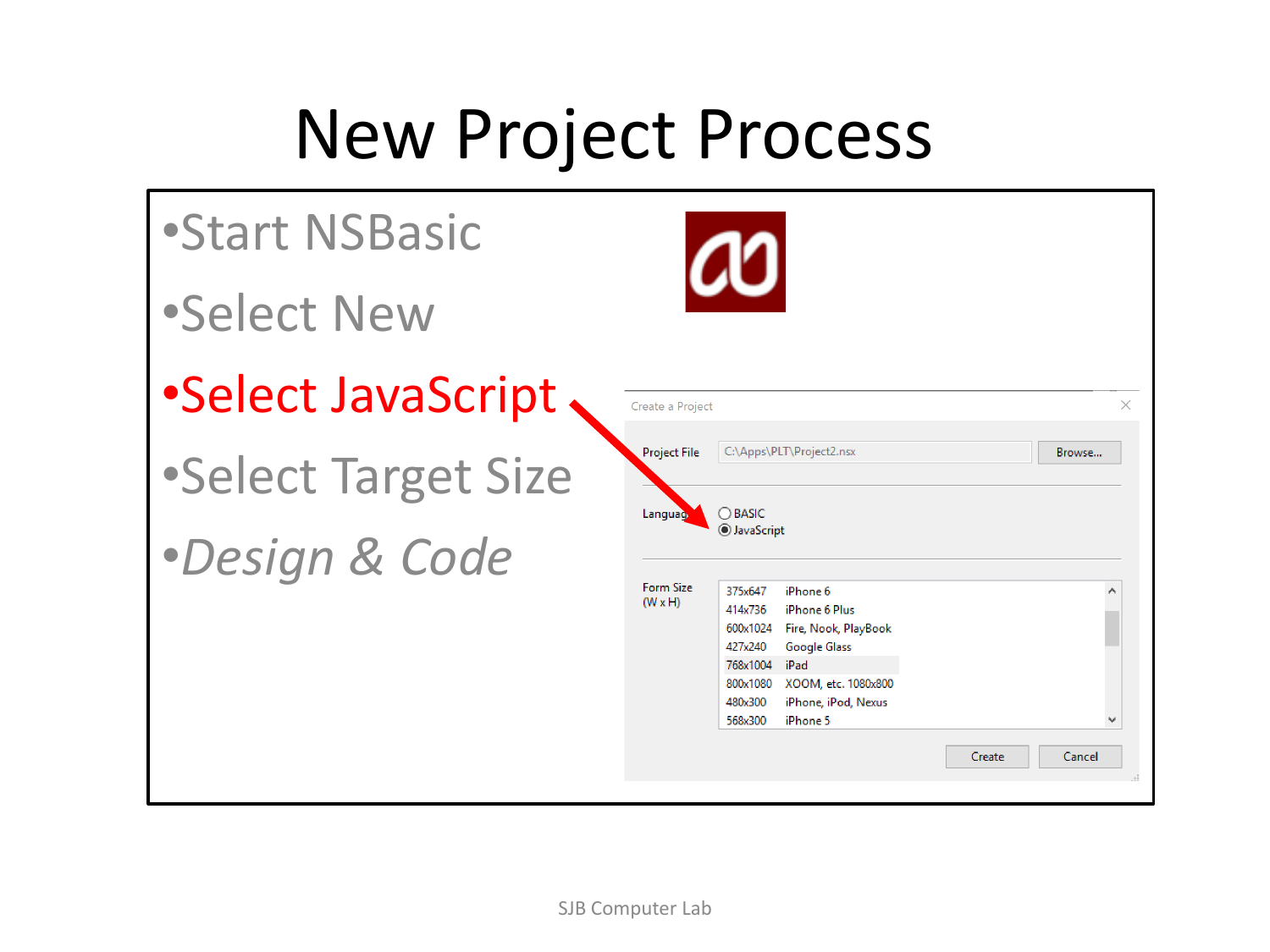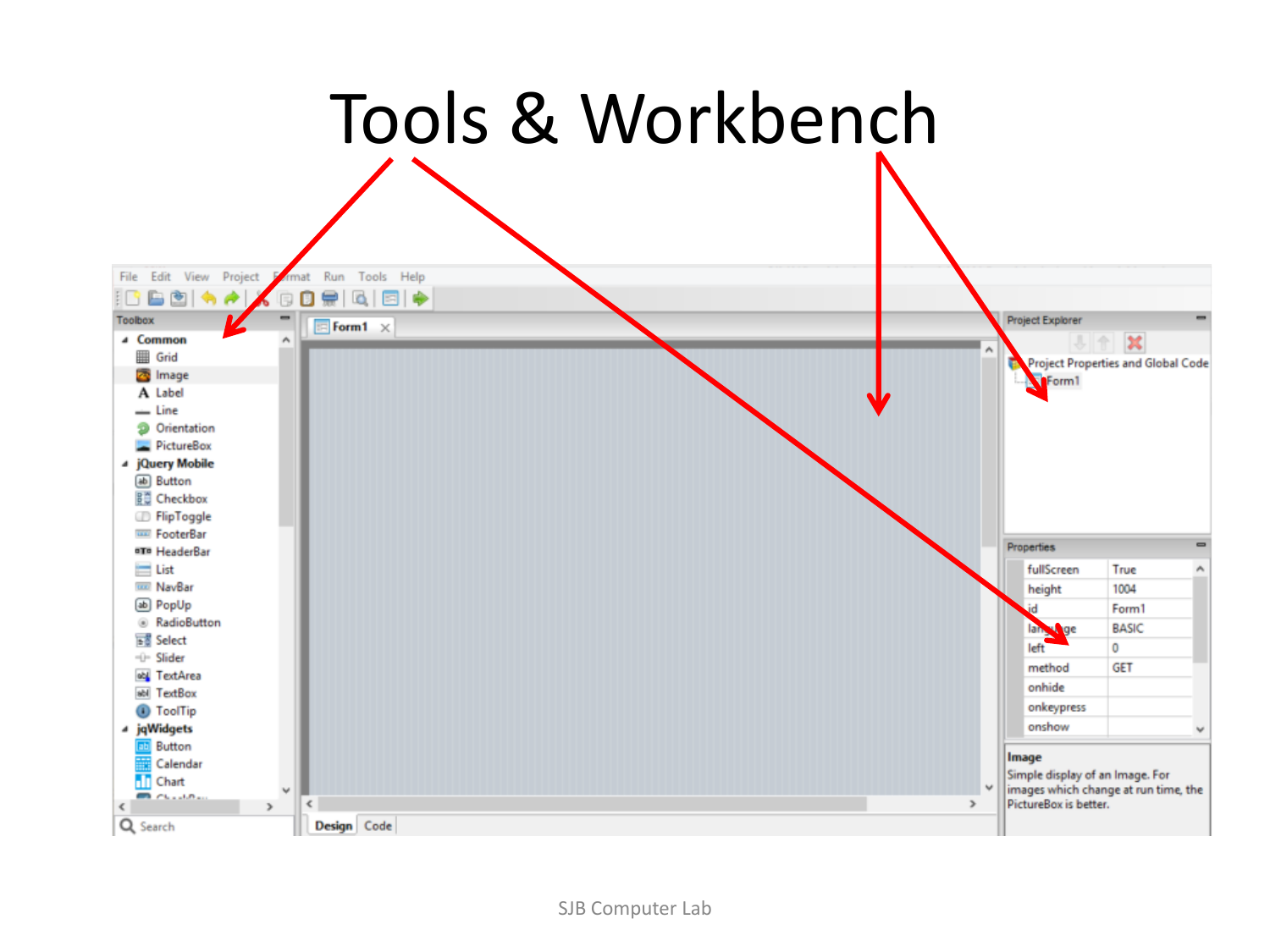# Tools & Workbench

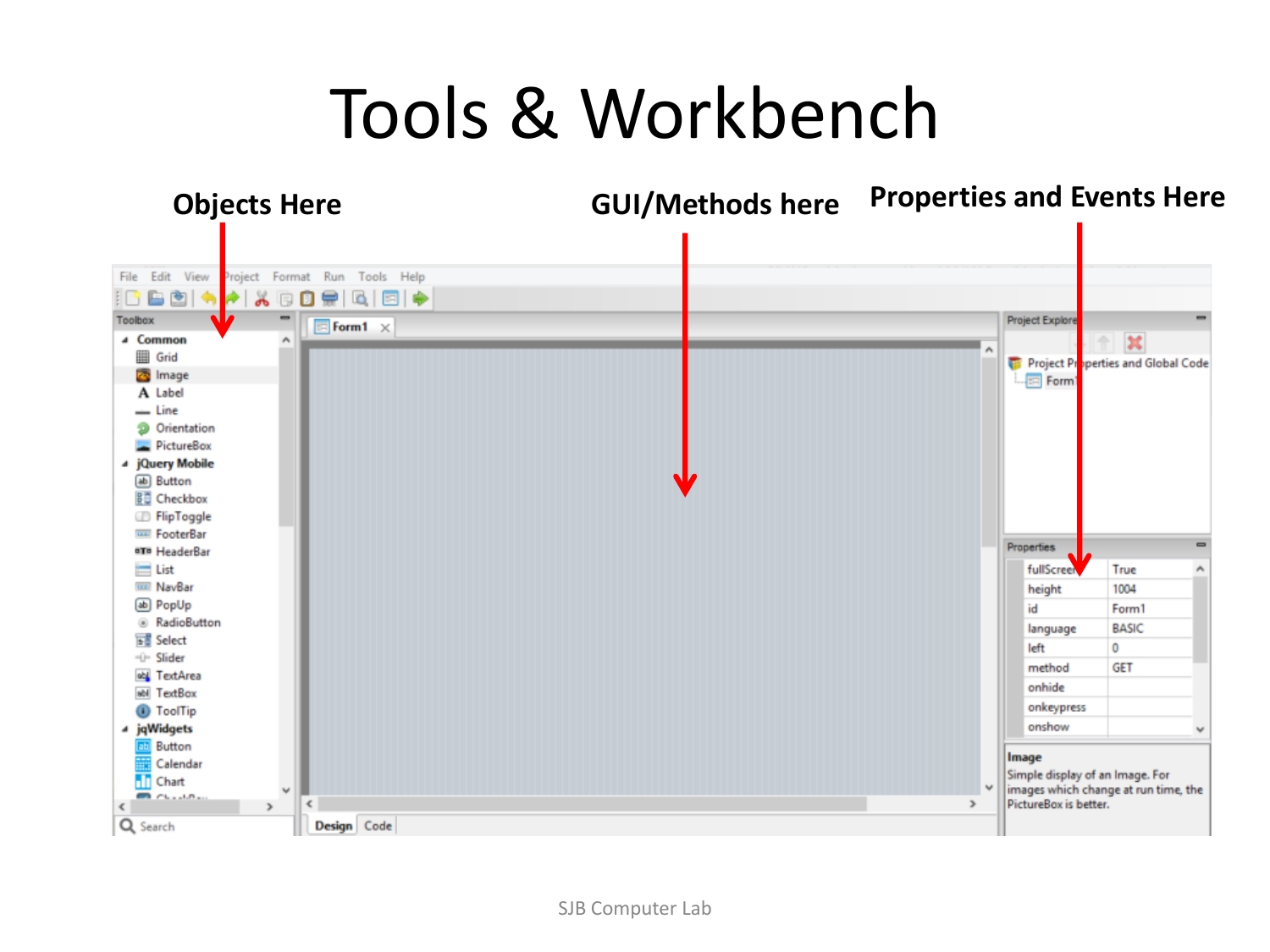#### Run your program!

• Run Menu Choices

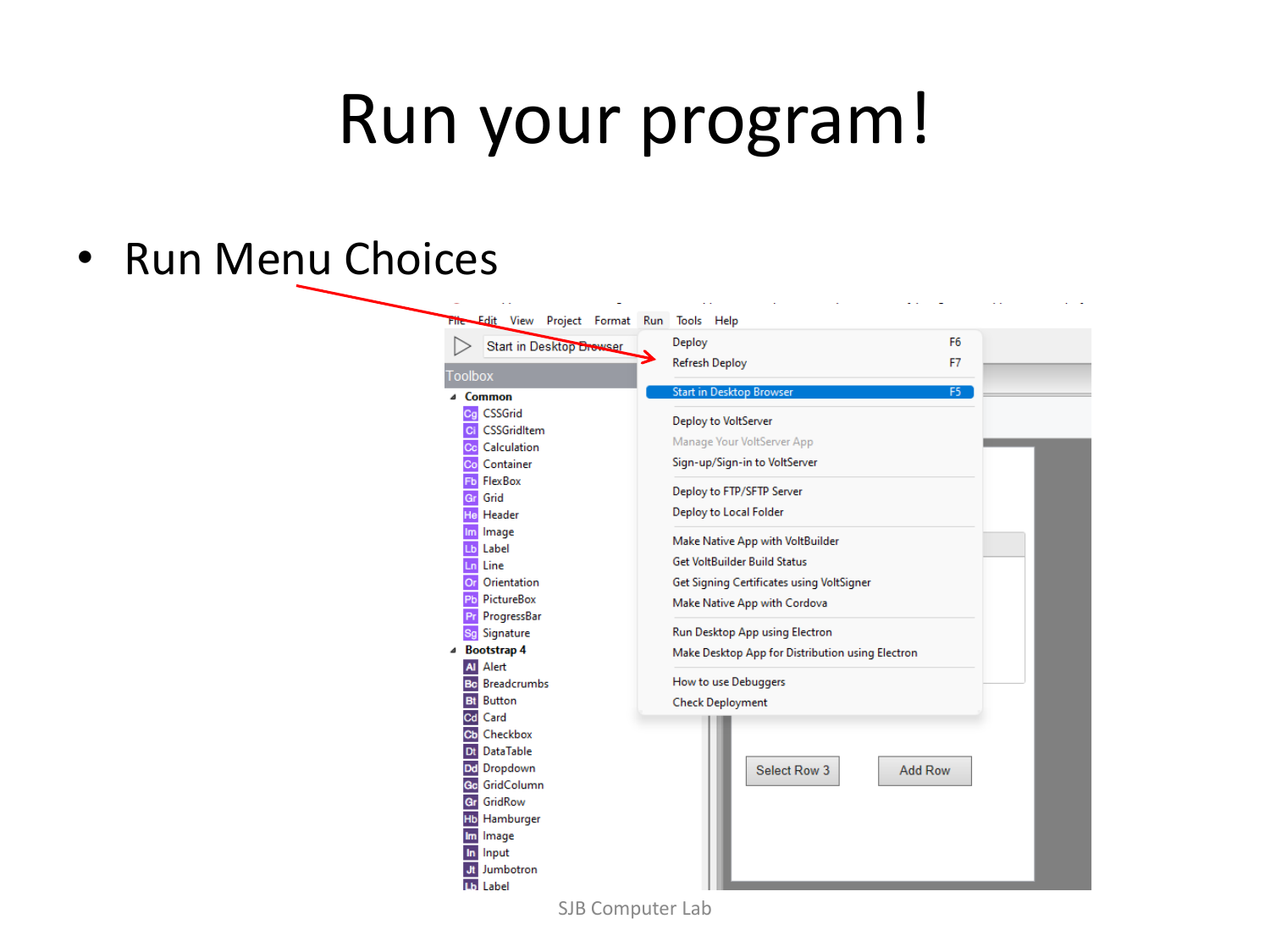# Add Header & Hamburger to form1

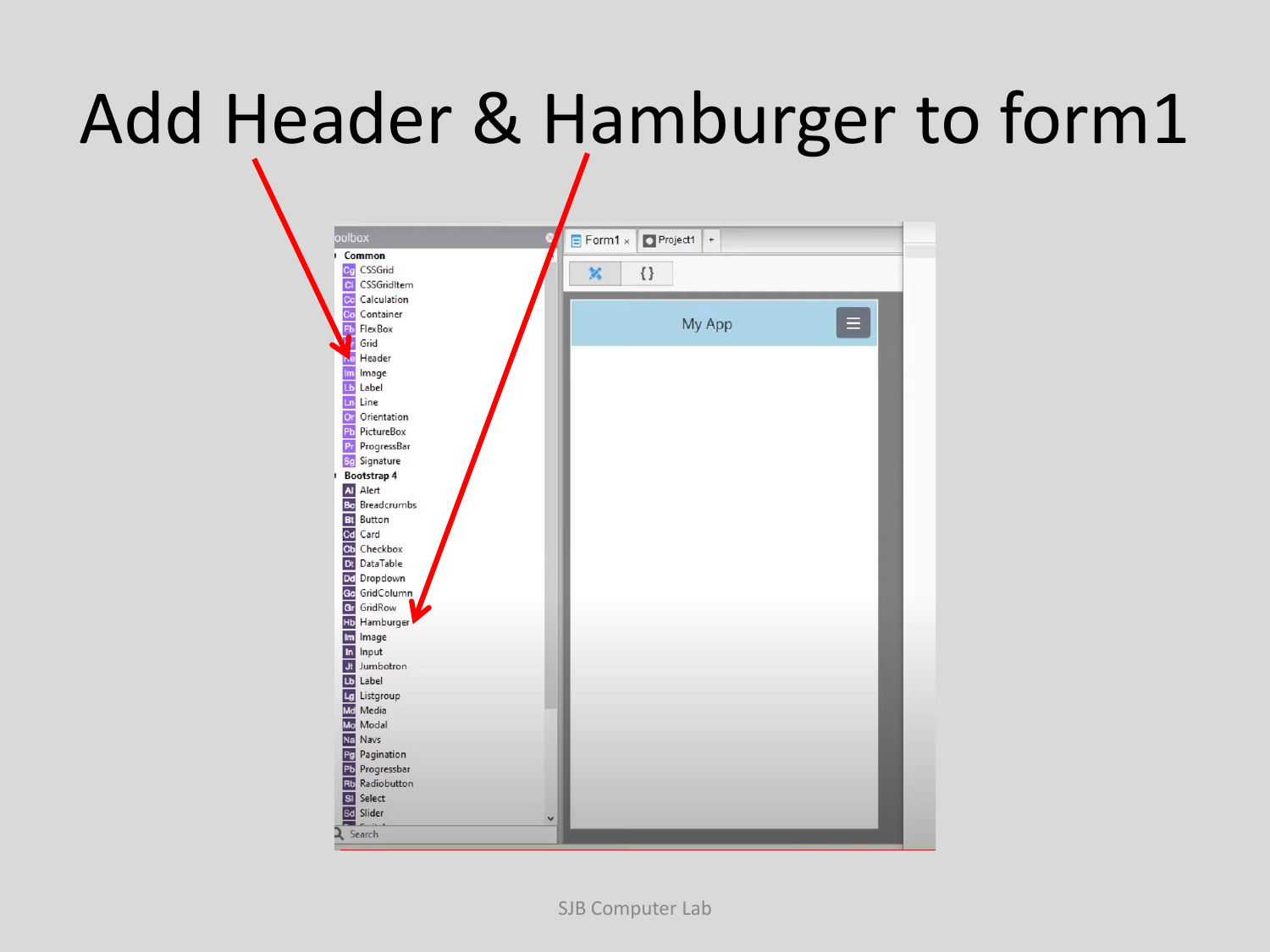### Set properties of Header & Hamburger



#### Set Hamburger properties/items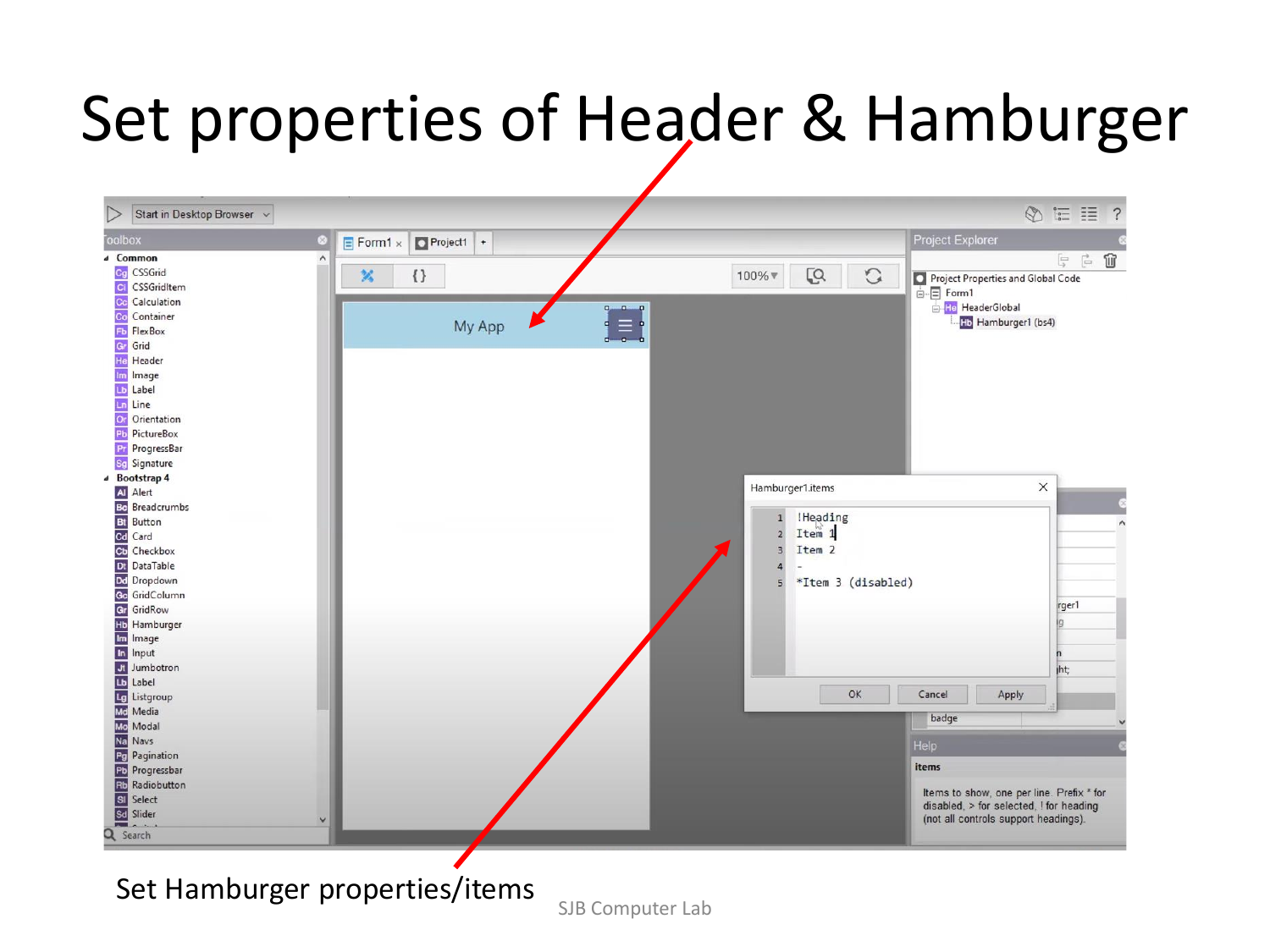# Save Project as ????